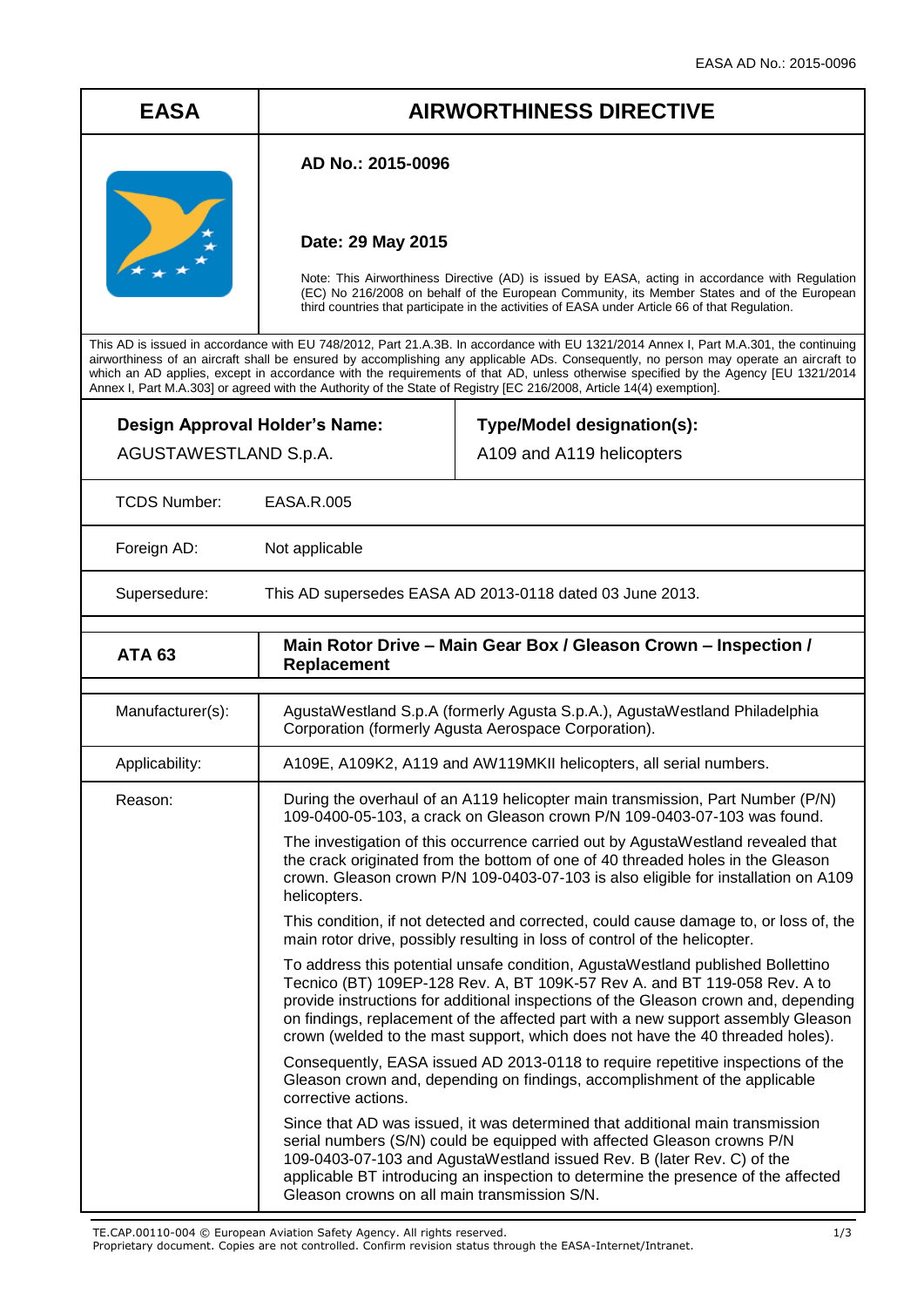|                                                  | For the reasons described above, this AD retains the requirements of EASA<br>AD 2013-0118, which is superseded, and extends the inspections to all main<br>transmission S/N.                                                                                                                                                                                                                                                                           |                                                                    |                                          |  |  |
|--------------------------------------------------|--------------------------------------------------------------------------------------------------------------------------------------------------------------------------------------------------------------------------------------------------------------------------------------------------------------------------------------------------------------------------------------------------------------------------------------------------------|--------------------------------------------------------------------|------------------------------------------|--|--|
| <b>Effective Date:</b>                           | 12 June 2015                                                                                                                                                                                                                                                                                                                                                                                                                                           |                                                                    |                                          |  |  |
| Required Action(s)<br>and Compliance<br>Time(s): | Required as indicated, unless accomplished previously:                                                                                                                                                                                                                                                                                                                                                                                                 |                                                                    |                                          |  |  |
|                                                  | (1) Within 25 flight hours (FH) after the effective date of this AD, review the<br>helicopter maintenance records to determine if a Gleason crown<br>P/N 109-0403-07-103 or a Gleason crown assembly P/N 109-0401-27-101 or<br>P/N 109-0401-27-109 is installed on the helicopter main transmission.                                                                                                                                                   |                                                                    |                                          |  |  |
|                                                  | If it is not possible to determine the Gleason crown P/N from the maintenance<br>records, perform an endoscopic inspection in accordance with the instructions<br>of AgustaWestland BT 109EP-128, BT 109K-57 or BT 119-058, all at Rev. C,<br>as applicable to helicopter model (hereafter referred to as "the applicable<br>AgustaWestland BT").                                                                                                      |                                                                    |                                          |  |  |
|                                                  | Note 1: For the purpose of this AD, the affected main transmission P/N and S/N are<br>listed in Table 1 of this AD.                                                                                                                                                                                                                                                                                                                                    |                                                                    |                                          |  |  |
|                                                  | Table 1 – Affected Main Transmissions                                                                                                                                                                                                                                                                                                                                                                                                                  |                                                                    |                                          |  |  |
|                                                  | Helicopter Model(s)                                                                                                                                                                                                                                                                                                                                                                                                                                    | P/N                                                                | S/N                                      |  |  |
|                                                  | A109K2                                                                                                                                                                                                                                                                                                                                                                                                                                                 | 109-0400-03-103                                                    | All                                      |  |  |
|                                                  | A119 and AW119MKII<br>A109E                                                                                                                                                                                                                                                                                                                                                                                                                            | 109-0400-05-103<br>109-0400-03-109                                 | Up to S/N V96<br>UP to S/N Q192          |  |  |
|                                                  |                                                                                                                                                                                                                                                                                                                                                                                                                                                        |                                                                    |                                          |  |  |
|                                                  | (2) If, during the review as required by paragraph (1) of this AD, it is determined<br>that a Gleason crown P/N 109-0403-07-103 or a Gleason crown assembly<br>P/N 109-0401-27-101 or P/N 109-0401-27-109 is installed, within the<br>compliance time as specified in Table 2 of this AD, as applicable, accomplish<br>a magnetic particle inspection of the Gleason crown in accordance with the<br>instructions of the applicable AgustaWestland BT. |                                                                    |                                          |  |  |
|                                                  | After the first inspection as required by paragraph (2) of this AD, accomplish all<br>subsequent inspections as listed in Table 2 below.                                                                                                                                                                                                                                                                                                               |                                                                    |                                          |  |  |
|                                                  | After the last inspection as listed in Table 2 below (i.e. upon reaching the<br>overhaul limit of 4 800 FH), accomplish a magnetic particle inspection at<br>intervals not to exceed 1 600 FH.                                                                                                                                                                                                                                                         |                                                                    |                                          |  |  |
|                                                  | Table 2 – Magnetic Particle Inspections                                                                                                                                                                                                                                                                                                                                                                                                                |                                                                    |                                          |  |  |
|                                                  | FH accumulated by the<br>transmission (on the<br>effective date of this AD)                                                                                                                                                                                                                                                                                                                                                                            | <b>Compliance Time</b>                                             |                                          |  |  |
|                                                  | 2 400 FH or less<br>Before exceeding 2 600 FH                                                                                                                                                                                                                                                                                                                                                                                                          |                                                                    |                                          |  |  |
|                                                  | More than 2 400 FH, but<br>less than 3 000 FH                                                                                                                                                                                                                                                                                                                                                                                                          | FH accumulated by the transmission                                 | Within 200 FH after the determination of |  |  |
|                                                  | 3 000 FH or more, but less<br>than or equal to 3 200 FH                                                                                                                                                                                                                                                                                                                                                                                                | Before exceeding 3 200 FH (as<br>scheduled per Maintenance Manual) |                                          |  |  |
|                                                  | More than 3 200 FH, but<br>less than 4 000 FH                                                                                                                                                                                                                                                                                                                                                                                                          | Before exceeding 4 200 FH                                          |                                          |  |  |
|                                                  | 4 000 FH or more, but less<br>than 4 600 FH                                                                                                                                                                                                                                                                                                                                                                                                            | FH accumulated by the transmission                                 | Within 200 FH after the determination of |  |  |
|                                                  | 4 600 FH or more                                                                                                                                                                                                                                                                                                                                                                                                                                       | Before exceeding 4 800 FH (as                                      | scheduled per Maintenance Manual)        |  |  |
|                                                  |                                                                                                                                                                                                                                                                                                                                                                                                                                                        |                                                                    |                                          |  |  |

TE.CAP.00110-004 © European Aviation Safety Agency. All rights reserved. 2/3

Proprietary document. Copies are not controlled. Confirm revision status through the EASA-Internet/Intranet.